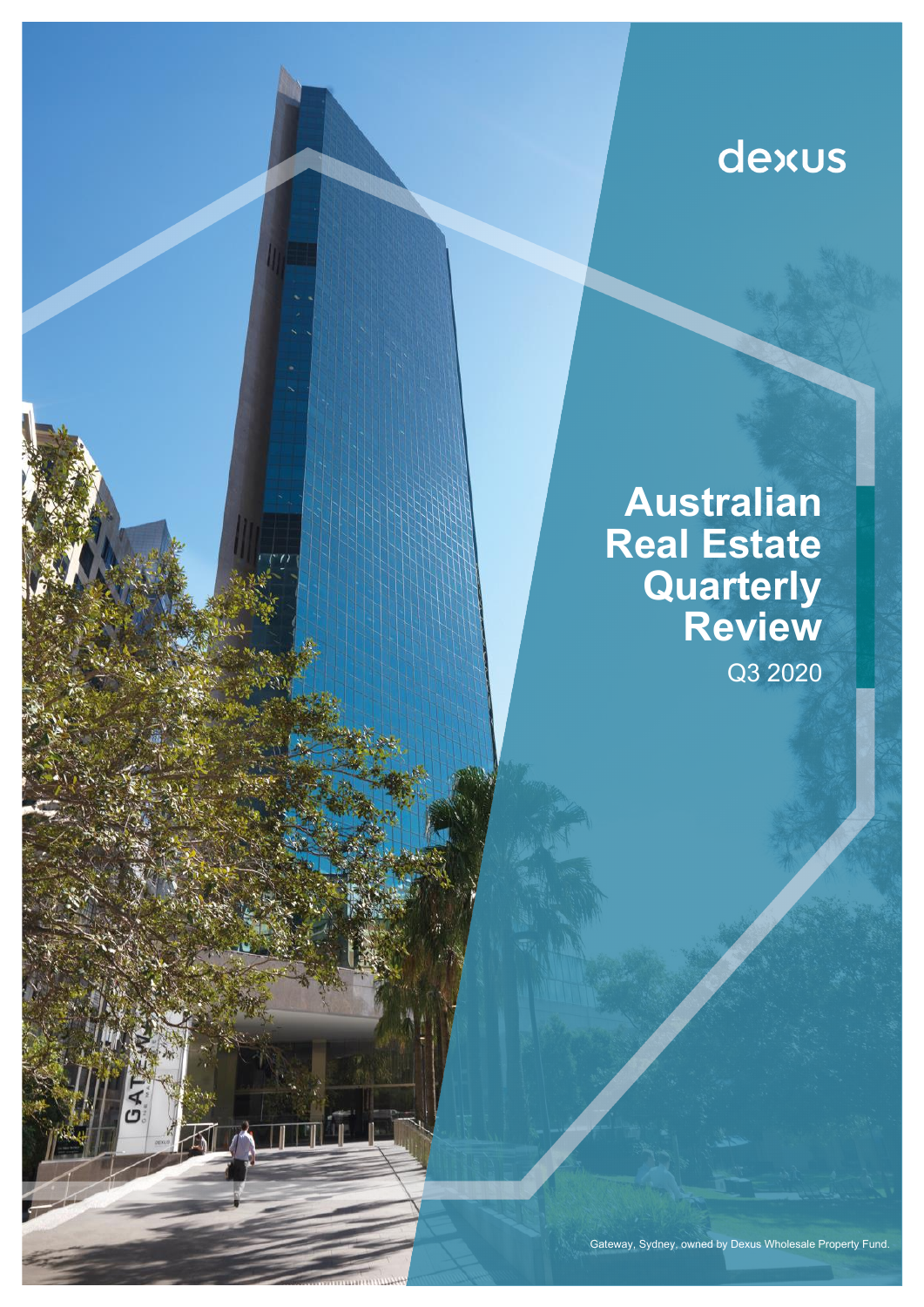## Inside

| Page 03 | <b>Investment climate</b> |
|---------|---------------------------|
| Page 04 | <b>Transactions</b>       |
| Page 05 | <b>Performance</b>        |
| Page 06 | <b>Office</b>             |
| Page 07 | <b>Office market wrap</b> |
| Page 08 | <b>Industrial</b>         |
| Page 09 | Industrial by region      |
| Page 10 | <b>Retail</b>             |
| Page 11 | <b>Dexus Research</b>     |

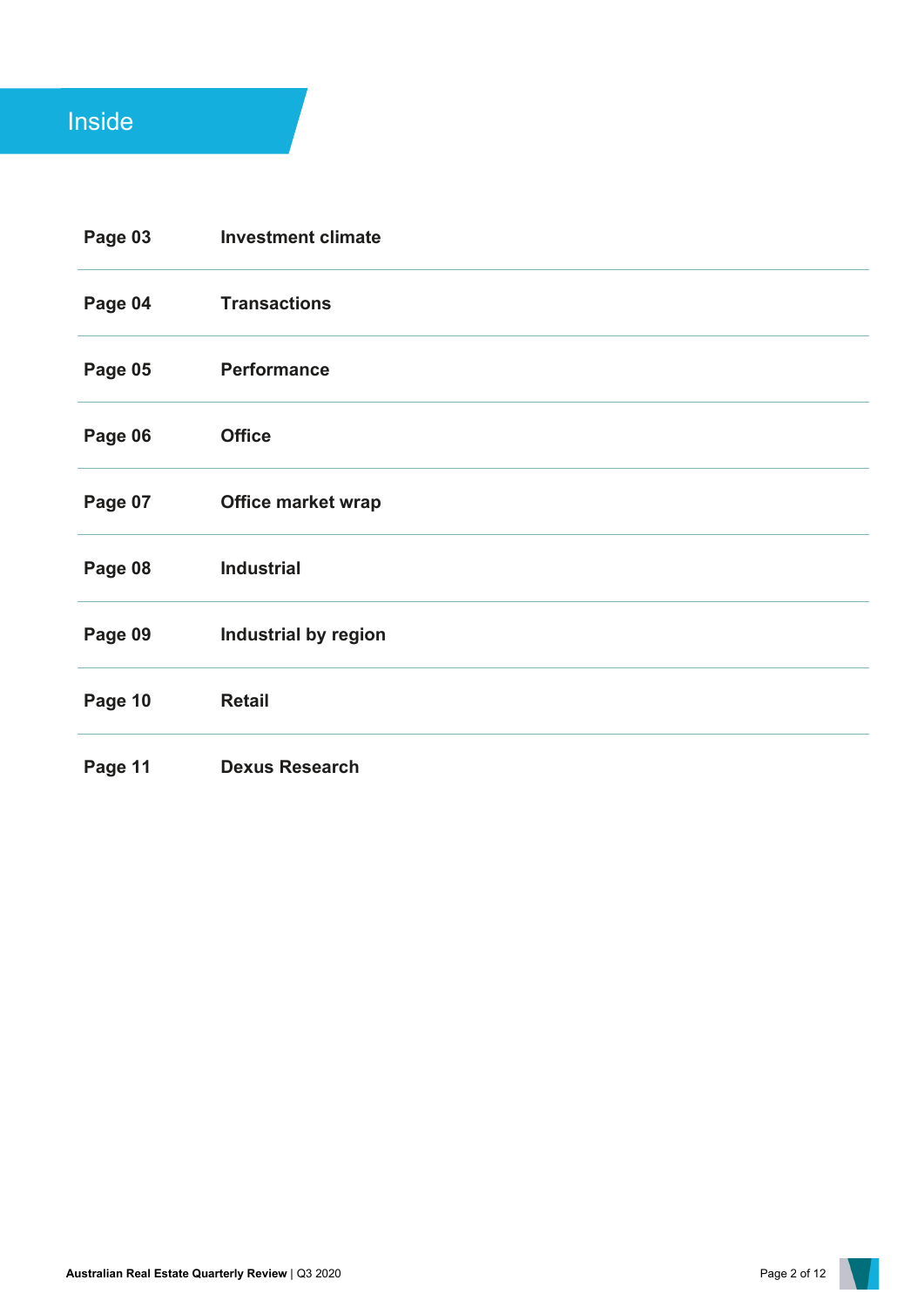### Investment climate

### **Economic growth outlook remains uncertain**

Overall, Australia is faring better than most other developed nations in controlling infection rates. A recent spike in cases in Victoria doesn't yet change this conclusion, but it is a reminder that the depth and duration of the impact of COVID on the economy and property markets remains uncertain. We maintain our view of a slow U-shaped growth profile with GDP growth relatively weak through early 2021 rather than the bounce predicted by some economists.

Labour markets remain challenged. The unemployment rate reported in May (7.1%) understates the weakness of labour markets as it is influenced by Job Keeper stimulus measures. A better measure is underemployment which is running at 13.1%. Underemployment, weak wages growth and high household debt levels are a further drag on growth. Population growth is expected to nearly halve over FY21 as international borders remain closed.

The stimulus measures applied to the economy in the form of Job Seeker and Job Keeper have been significant and it has been announced that these subsidies will extend in amended form until March 2021.

Positives for the economy are high levels of federal and state stimulus (more than 13.3% of GDP), ongoing levels of infrastructure investment and low interest rates. The official cash rate is 0.25% and expected to remain low for a considerable time. Consumer and business confidence are off the lows of April 2020.

The industrial and healthcare sectors appear to have performed the best through the pandemic, followed by the office sector then retail. Occupier demand will be shaped by the differential impacts on revenue being observed across industries. So far, fewer professional services, finance and construction sector firms have reported revenue declines than firms in the retail and education sectors which bore the initial pandemic impact.

### **Table 1:** Australian economic forecasts Q2 2020

|                    | <b>Jun-20</b> | <b>Jun-21</b> | <b>Jun-22</b> |
|--------------------|---------------|---------------|---------------|
| Aust. GDP (YoY %)  | $-0.6%$       | $-0.1\%$      | 5.0%          |
| Employment (YoY %) | 0.2%          | $-1.3%$       | 2.5%          |
| Unemployment (%)   | 5.6%          | 8.2%          | 7.2%          |
| Exports (YoY %)    | 0.3%          | 11.8%         | 4.3%          |
| Imports (YoY %)    | $-1.1%$       | $9.2\%$       | 2.3%          |
| 90 Day Rate (%)    | 0.3%          | 0.0%          | $0.0\%$       |
| 10yr Bond (%)      | 0.8%          | 0.5%          | 0.5%          |

Source: Deloitte Access Economics

**Figure 1:** Australian GDP growth prospects have improved slightly but much depends on the re-infection rate 8% % pa



Source: DAE







### **Figure 3:** Labour markets will take more time than the economy to recover

Source: ABS; Dexus Research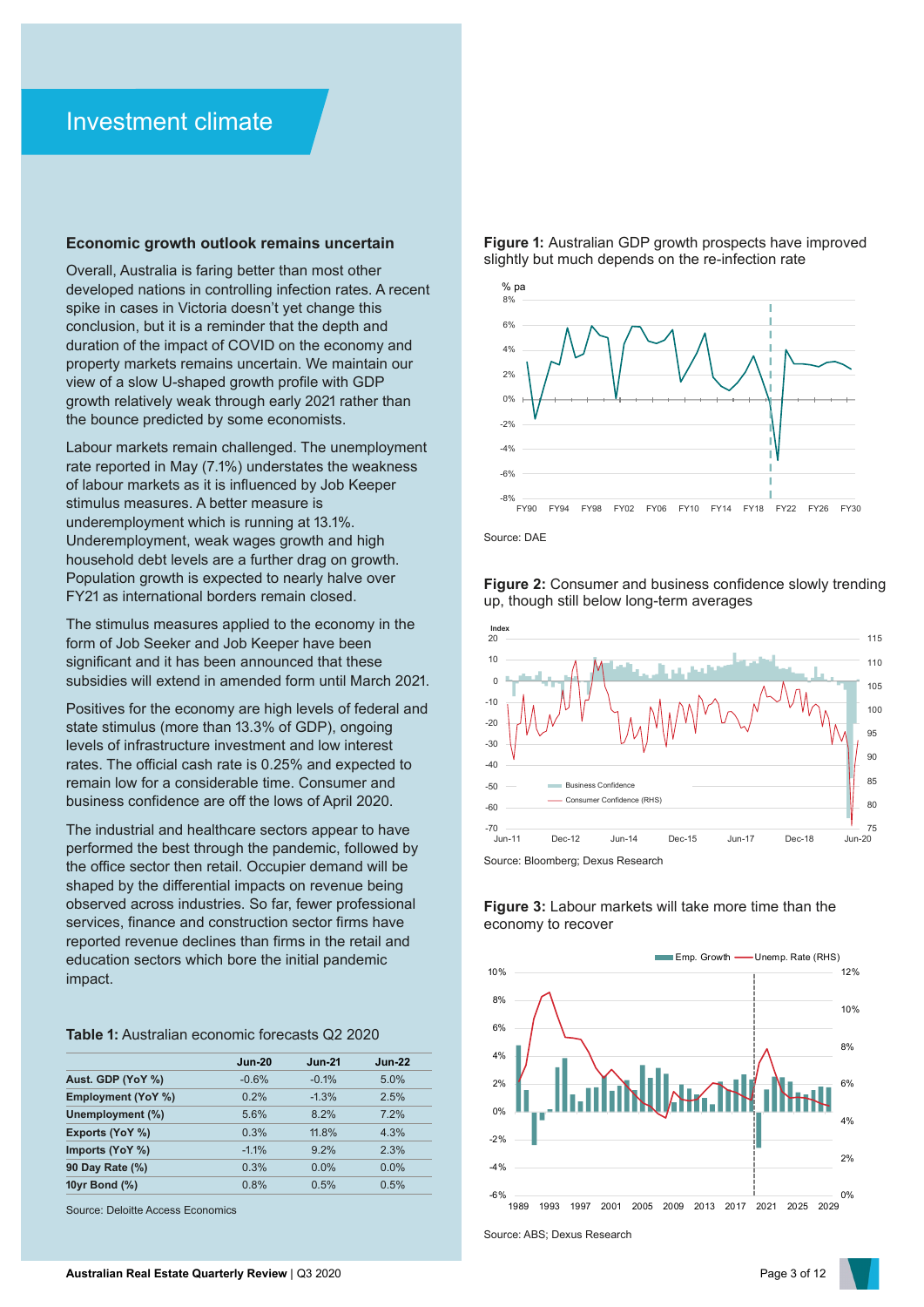### **Transaction volumes down**

Transaction volumes have fallen as buyers and sellers wait to see how the market will handle the COVID uncertainty. The office sector has accounted for 60% of transaction volumes for the year to date.

Major recent office transactions were the purchase of 45 Clarence Street, Sydney for \$530m by Singaporebased Peakstone Capital and the acquisition of a 50% interest in Rialto Towers, 525 Collins Street, Melbourne through a joint venture between Dexus and GIC for \$644m.

Although overall transaction levels have eased foreign interest in Australian assets remains high with the proportion of foreign purchases sitting above the five year average in the first half of 2020. It appears that COVID-19 has not changed the attractive proposition of Australian real estate including the high yield, economic growth story and political stability. German multinational Allianz SE in conjunction with Charter Hall acquired an Aldi distribution portfolio for \$648m on the basis of a sale and lease back at a yield of 4.76%. There have been a number of smaller retail transactions by domestic privates predominantly in QLD and NSW.

According to JLL Research, prime cap rates have remained relatively stable for many industrial and office markets despite the economic uncertainty. Because of the uncertainty, a gap is likely to open up between prime and secondary grade assets as investors demand a higher risk premium for poorer quality, fringe or short-WALE assets.

### **Table 2:** Top transactions of Q2 2020

| <b>Price</b><br>\$m\$ | Asset/portfolio                              | <b>Buyer</b>                                            |
|-----------------------|----------------------------------------------|---------------------------------------------------------|
| 648                   | <b>Aldi Distribution Centre</b><br>Portfolio | Allianz SE/Charter Hall<br><b>Prime Industrial Fund</b> |
| 644                   | Rialto Towers (50%)                          | Dexus/GIC                                               |
| 530                   | 45 Clarence Street                           | Peakstone                                               |
| 285                   | Mt Ommaney Shopping Centre                   | <b>YFG Shopping Centres</b>                             |
| 136                   | 120 Christie Street                          | <b>Ausivale Pty Ltd</b>                                 |
| 115                   | 40-66 Lockwood Road                          | <b>Charter Hall Group</b>                               |
| 88                    | Realside Adelaide Office Fund<br>2020        | Realside                                                |
| 77                    | 87-91 George Street                          | <b>GPT Group</b>                                        |
| 72                    | 200 Victoria Street                          | Nippon Telegraph and<br><b>Telephone Corporation</b>    |

Source: Dexus Research Transaction Database, JLL Research

### **Figure 4:** Listed/unlisted property trusts favour office and industrial assets



Source: JLL Research, Dexus Research Transaction Database



**Figure 5:** Foreign capital continues to be attracted to Australian investment

Source: JLL Research, Dexus Research

### **Figure 6:** Regional centres feel the pinch of COVID-19



Source: JLL Research, Dexus Research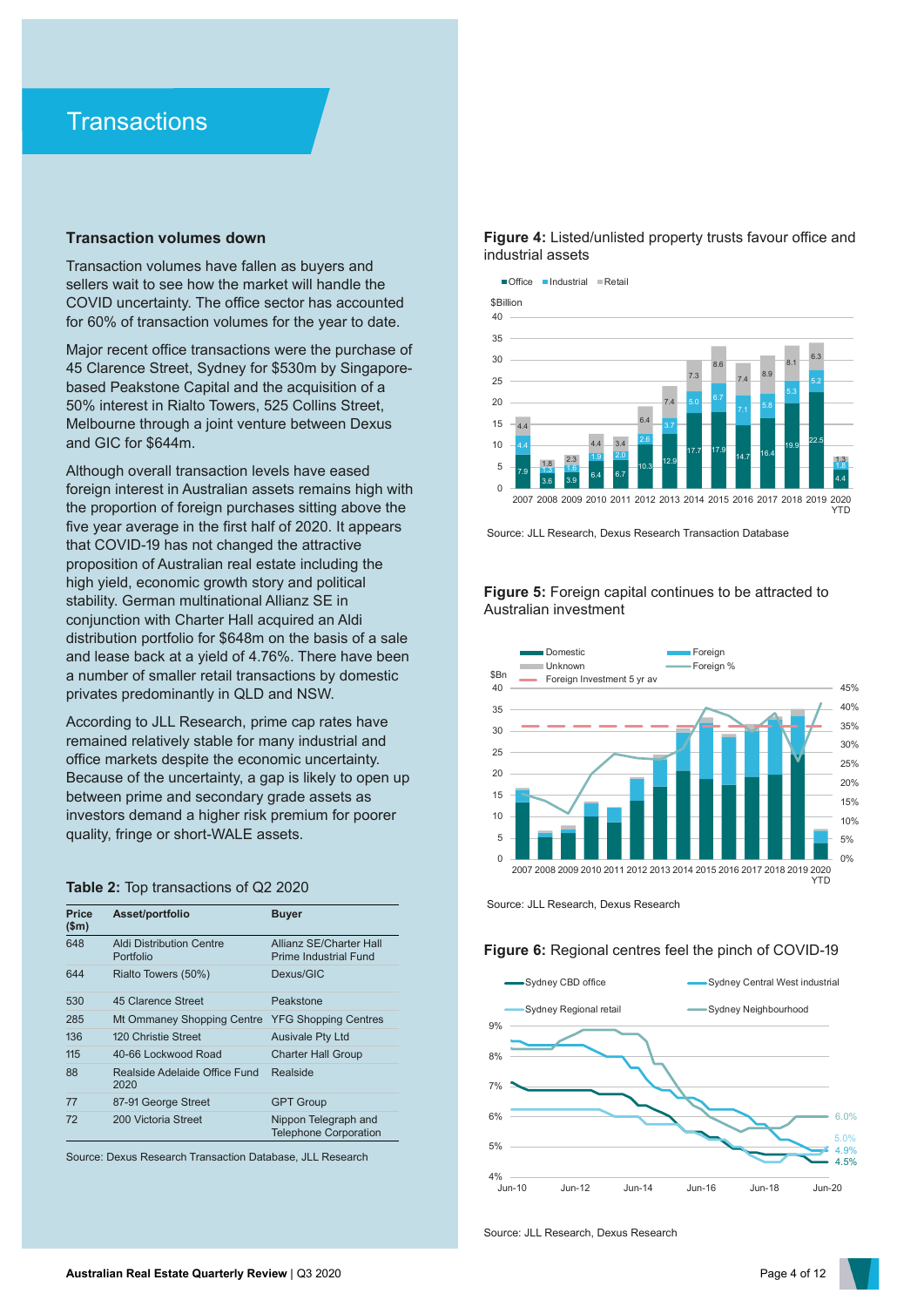## **Performance**

### **Investors may lower return expectations**

The Reserve Bank of Australia has stated the official cash rates will remain low until there is significant progress towards full employment. In line with a low cash rate, 10-year bond yields are forecast to remain below 2% for a considerable time.

Investment demand for real estate is expected to be supported over the short to medium term by the wide spread of property yields over bond yields. In addition, a sustained period of low bond yields is likely to put further downward pressure on expected returns and discount rates to well below the current average of 6.4%, extending the 'lower for longer' thematic and providing some support for pricing.

A-REITs and Australian equities provided double digit returns over the quarter of +19.9% and +16.5% respectively, clawing back some of the ground lost earlier in the year. With a low bond yield, A-REIT yields have become more appealing. Despite this, pricing is far from restoring the previous relationship with 10-year bond yields (see chart). Australian equities have seen an improvement in line with investor confidence, predominately within the technology and healthcare sectors.

For unlisted funds, the industrial sector has performed better through the lockdown (+11.7% in the year to June 2020). The office sector has softened slightly (+6.4) as vacancies rise and the retail sector continues to weaken (-17.2%) in an environment of weak investor sentiment.

**Table 3:** Index returns to June 2020

|                              | Qtr.%    | 1 yr<br>%p.a. | 3 <sub>vr</sub><br>%p.a. |                                                         |
|------------------------------|----------|---------------|--------------------------|---------------------------------------------------------|
| Australian<br>fixed interest | $+0.5%$  | $+4.2%$       | $+5.6%$                  | BACM0.Index                                             |
| Australian<br>Cash           | $+0.1%$  | $+0.8%$       | $+1.5%$                  | <b>BAUBIL Index</b>                                     |
| Unlisted<br>Property         | $+0.3%$  | $-0.8%$       | $+7.2%$                  | <b>MSCI Mercer</b><br><b>Aust Unlisted</b><br>Wholesale |
| Australian<br>shares         | $+16.5%$ | $-77%$        | 52%                      | S&P/ASX.200.<br>Accumulation<br>Index                   |
| A-REIT <sub>S</sub>          | $+19.9%$ | $-21.3%$      | 2.0%                     | S&P/ASX.200.A-<br>REIT.<br>Accumulation<br>Index        |

The indices are copyrighted by and proprietary to the relevant Source issuers: MSCI Mercer Aust. Core Wholesale Monthly PFI; Standard and Poor's Australian Securities Exchange Accumulation Index; Bloomberg/UBS Composite and Bank Bill Indices. \*NAV Pre-Fee

#### **Figure 7:** Low bond yields point to falling discount rates



Source: Dexus Research, Deloitte Access Economics, RBA, JLL Research

#### **Figure 8:** A-REITs recover some of their previous losses



Source: IRESS, Dexus Research

### **Figure 9:** Office and industrial funds outperform retail



Source: MSCI, Dexus Research

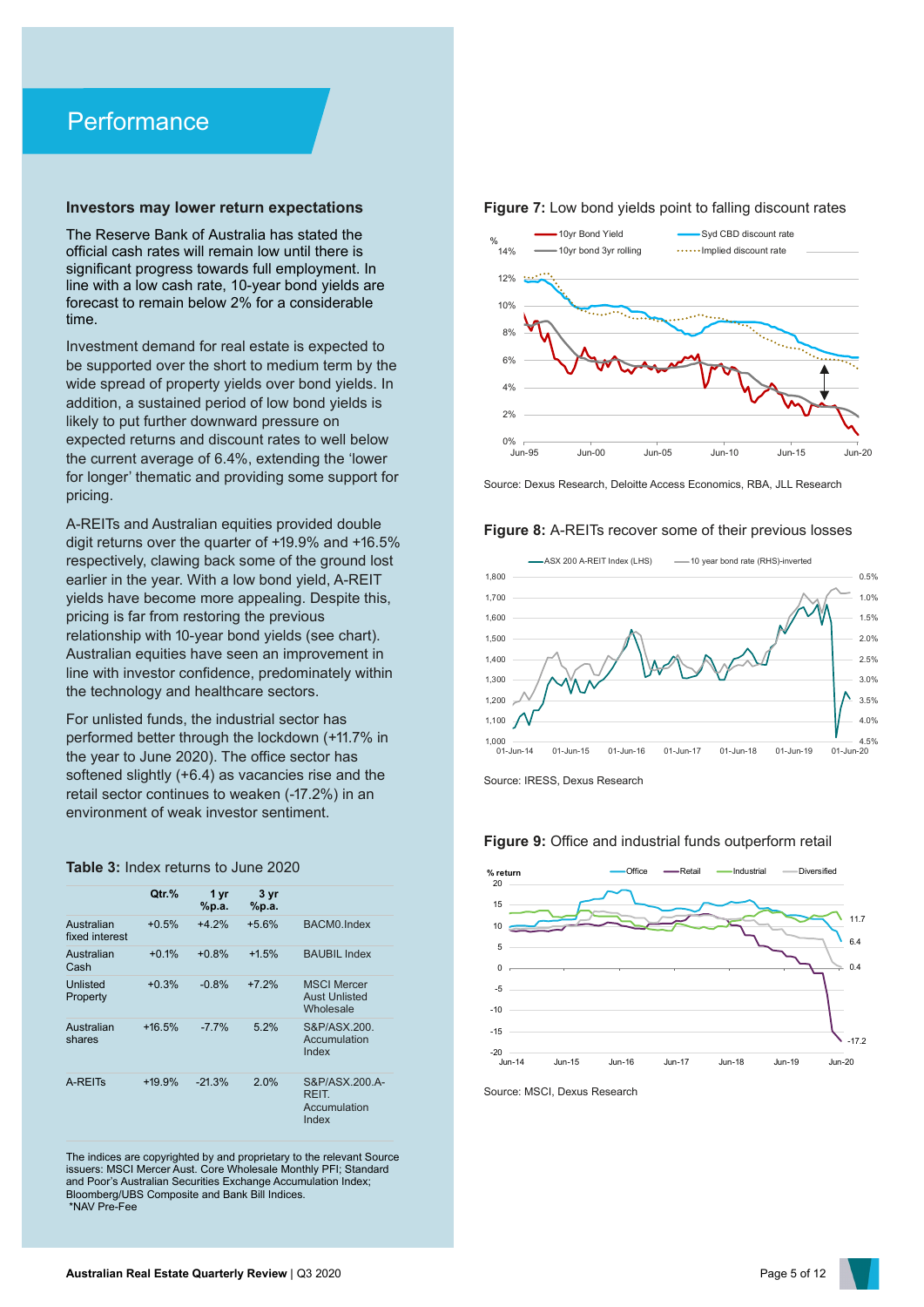### **Office markets feel the effects of slowdown**

Australia's office markets face considerable headwinds in the short term. Leading indicators such as job advertisements and business confidence have declined. Net absorption weakened in the past quarter to be well down for the year in Sydney and Melbourne.

The demand outlook is clouded by a lull in decisionmaking by firms which currently have the majority of their workforce working from home and are still trying to gauge the pandemic's effects on their business before making decisions about head count and office requirements.

There was a significant rise in office vacancy rates, with the Sydney and Melbourne CBDs recording the biggest quarterly increase since the 1990's recession. Much of this was attributed to an increase in sub-lease space across the Education, IT, Finance and Professional Services industries. So far, a large part of the sublease space offered to market has been due to larger firms offloading excess space they were carrying prior to the pandemic rather than space vacated due to contraction.

The office sector is likely to experience further rises in vacancy in FY21 as additional supply is delivered to the market (see Table 4).

Net effective rents eased in the June quarter nationally (except in Perth and Canberra where they remained flat) on the back of rising incentives. Evidence from past downturns indicate there are likely to be further rises in incentives across the board as building owners try to preserve both occupancy and face rents.

Office markets are cyclical due to the sensitivity of demand to the economic cycle, so periods of negative net absorption are not unusual. Lease structures help protect income through these periods. Looking forward, the effects of the pandemic on white collar employment and the speed of the recovery of the economy will be critical for the outlook.

### **Table 4:** Q2 2020 office snapshot

| Prime net eff.<br>rent growth<br>$(\%$ p.a.) | Net Increase in<br>stock FY21<br>$%$ of stock*)                        |
|----------------------------------------------|------------------------------------------------------------------------|
| $-2.5%$                                      | 3.0%                                                                   |
| 3.6%                                         | 11.7%                                                                  |
| $-8.2%$                                      | N/A                                                                    |
| $-0.9%$                                      | 2.0%                                                                   |
| $-3.5%$                                      | 5.6%                                                                   |
| 1.4%                                         | N/A                                                                    |
| 3.3%                                         | 6.1%                                                                   |
| 4.4%                                         | 2.0%                                                                   |
| 2.9%                                         | 0.2%                                                                   |
|                                              | Source: ILL Pessarch: *Projects under construction and plans approved. |

Source: JLL Research; \*Projects under construction and plans approved;

**Figure 10.** Professional job advertisements are down 40% on the same time last year



Source: JLL Research, Dexus Research.

**Figure 11.** Net absorption weakening sharply in line with weak business confidence







### **Figure 12.** Vacancy rates lifted in major office markets nationally

Source: JLL Research, Dexus Research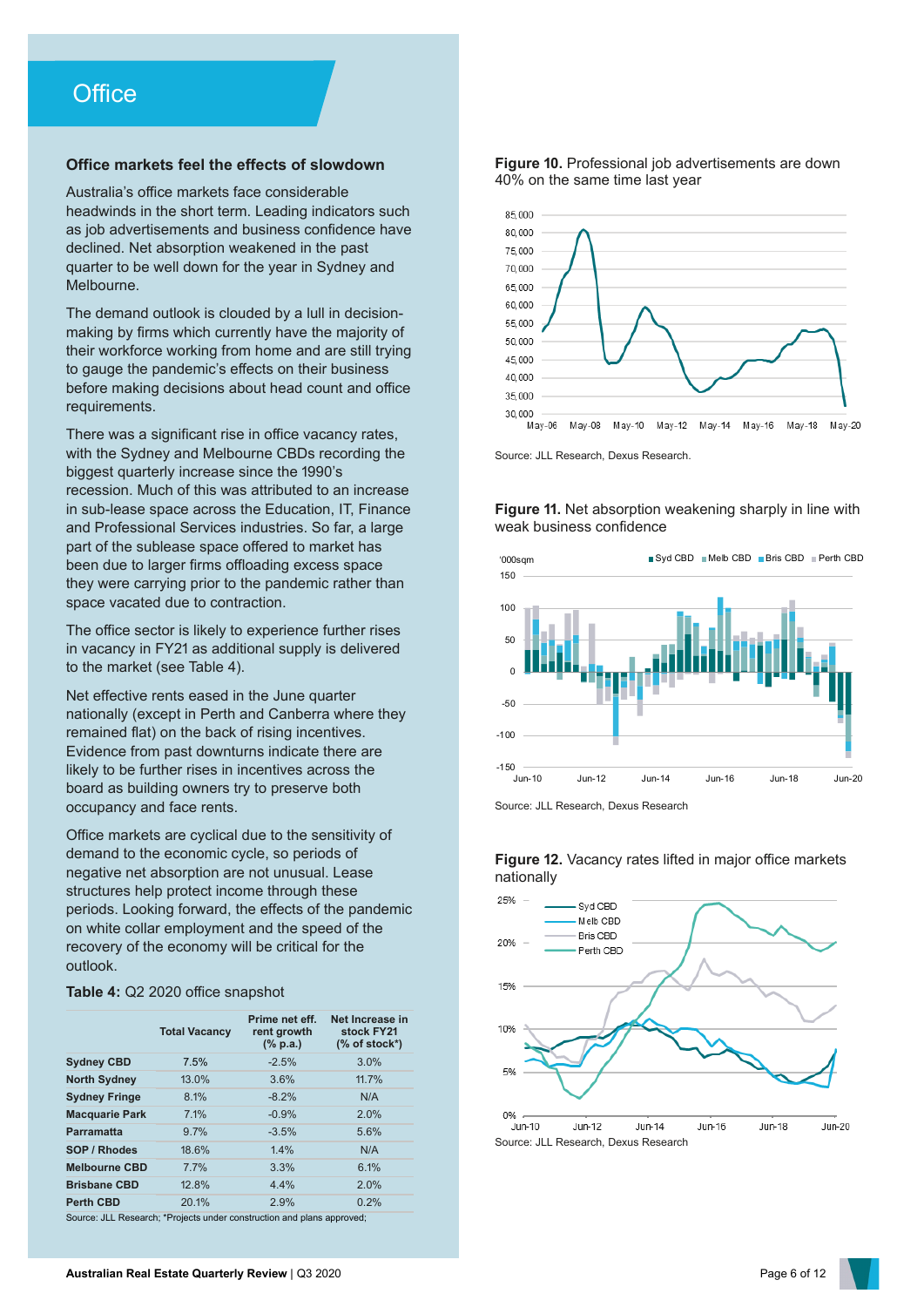## Office market wrap

| <b>Market</b>        | <b>Comments</b>                                                                                                                                                                                                                                                                                                                                                                                                                                                                                                                                                                                                                                                                                                           | <b>Direction of</b><br>trend for next<br>12 months |               |
|----------------------|---------------------------------------------------------------------------------------------------------------------------------------------------------------------------------------------------------------------------------------------------------------------------------------------------------------------------------------------------------------------------------------------------------------------------------------------------------------------------------------------------------------------------------------------------------------------------------------------------------------------------------------------------------------------------------------------------------------------------|----------------------------------------------------|---------------|
| <b>Sydney CBD</b>    | Negative net absorption is pushing the vacancy rate up, ending the market's long growth run.<br>Vacancy rates rose 3.3% over the 12 months to June 2020 to 7.5%, the highest since the completion of<br>Barangaroo in 2016. Annual net absorption was recorded at -164,000 square metres. A number of<br>larger occupiers handed back space leading to an increase in sub-lease space. While face rents<br>remained largely flat, rising incentives led effective rents down 1.5% in the first half of 2020. Given a<br>lack of office transactions JLL Research kept their official yield numbers stable in Q2-20, but                                                                                                   |                                                    | ↑             |
|                      |                                                                                                                                                                                                                                                                                                                                                                                                                                                                                                                                                                                                                                                                                                                           |                                                    | ↓             |
|                      |                                                                                                                                                                                                                                                                                                                                                                                                                                                                                                                                                                                                                                                                                                                           |                                                    | ↑             |
|                      | uncertainty could impact pricing of assets with leasing risk in the year ahead.                                                                                                                                                                                                                                                                                                                                                                                                                                                                                                                                                                                                                                           | Yields                                             | ↑             |
| <b>North Sydney</b>  | The vacancy rate lifted to 13.0%, well above the 10-yr average of 9.4%. The completion of 73 Miller                                                                                                                                                                                                                                                                                                                                                                                                                                                                                                                                                                                                                       | Vacancy                                            | ↑             |
|                      | Street's refurbishment, which was still 60% available in conjunction with a number of professional<br>services and manufacturing occupiers consolidating saw annual net absorption recorded at -34,125<br>square metres in June 2020. The outlook for North Sydney is particularly subdued given that new                                                                                                                                                                                                                                                                                                                                                                                                                 | Rents                                              | ↓             |
|                      | supply equivalent to 9.7% of total stock is expected to complete over the next six months. While rents<br>grew on both a face and effective basis in FY20, effective rents are expected to weaken over the next                                                                                                                                                                                                                                                                                                                                                                                                                                                                                                           |                                                    | ↑             |
|                      | 12 months as incentives rise.                                                                                                                                                                                                                                                                                                                                                                                                                                                                                                                                                                                                                                                                                             | Yields                                             | ↑             |
| <b>Parramatta</b>    | <b>Effective rents ease for the first time in a decade.</b> The vacancy rate rose sharply in June 2020, with<br>the CBA's exit from the market more than offsetting NAB's relocation to 3 Parramatta Square. Tenants<br>moving into completed developments over the past 12 months saw annual net absorption being the<br>highest nationally, recorded at 41,860 square metres. A sharp rise in prime incentives over Q2-20 (up<br>5.5 percentage points on Q1-20) saw net effective rents fall 8.2% in the June quarter. A strong supply<br>pipeline will likely moderate rents further, with nearly 30% of total stock due to be added to the market<br>over the next 2.5 years around 60% of which is still available. | Vacancy                                            | ↑             |
|                      |                                                                                                                                                                                                                                                                                                                                                                                                                                                                                                                                                                                                                                                                                                                           | Rents                                              | ↓             |
|                      |                                                                                                                                                                                                                                                                                                                                                                                                                                                                                                                                                                                                                                                                                                                           | Incentives                                         | ↑             |
|                      |                                                                                                                                                                                                                                                                                                                                                                                                                                                                                                                                                                                                                                                                                                                           | Yields                                             | →             |
| <b>Melbourne CBD</b> | Vacancy rates rise by their highest quarterly increase on record. Annual net absorption was<br>recorded at -32,800 square metres in FY20, with vacancy rates rising from a record low of 3.4% in<br>March 2020 to 7.7% in June. Amid demand shocks due to the COVID-19 crisis, the 3.4% of total stock<br>that is due for completion over the next six months alone, is likely to put further upward pressure on<br>the vacancy rate in the short term. The strong presence of education tenants in the market have left it<br>vulnerable to macroeconomic shocks and a faltering international student intake.                                                                                                           |                                                    | ↑             |
|                      |                                                                                                                                                                                                                                                                                                                                                                                                                                                                                                                                                                                                                                                                                                                           |                                                    | ↓             |
|                      |                                                                                                                                                                                                                                                                                                                                                                                                                                                                                                                                                                                                                                                                                                                           |                                                    | ↑             |
|                      |                                                                                                                                                                                                                                                                                                                                                                                                                                                                                                                                                                                                                                                                                                                           | Yields                                             | ↑             |
| <b>Brisbane CBD</b>  | Weak outlook for rent growth. Net absorption in the June quarter was -15,700 square metres driven<br>by an increase in sub-lease space being offered by a number of Finance and Professional Services<br>firms. The vacancy rate rose to 12.8% in the June quarter, up 1.8% on the year prior. Average market<br>yields were recorded as flat on little transaction evidence after the sale of trophy asset Central Plaza<br>Two (66 Eagle Street) at an equivalent yield of 5.13% in February. With nearly half of the 125,000<br>square metres of supply currently under construction still available, the outlook for rental growth is<br>subdued.                                                                     | Vacancy                                            | ↑             |
|                      |                                                                                                                                                                                                                                                                                                                                                                                                                                                                                                                                                                                                                                                                                                                           | Rents                                              | →             |
|                      |                                                                                                                                                                                                                                                                                                                                                                                                                                                                                                                                                                                                                                                                                                                           | Incentives                                         | $\rightarrow$ |
|                      |                                                                                                                                                                                                                                                                                                                                                                                                                                                                                                                                                                                                                                                                                                                           | Yields                                             | ↑             |
| <b>Perth CBD</b>     | Net absorption was negative in the June quarter due to Chevron's vacancy. Vacancy rates rose<br>58 basis points over the June quarter to 20.1% as a result Chevron's 10-year project space concluding<br>and the whole building being vacated, as well as St George Bank offering 3,000 square metres of sub-<br>lease space. Rents and incentives stayed flat over Q2-20, with the rental outlook benign in line with<br>the economic outlook. While prime yields compressed 25 basis points from the start of the year,<br>investor interest in the market remains limited, with a misalignment in buyer and seller expectations<br>likely to lead to a stalemate on transactions over the short term.                  |                                                    | ↓             |
|                      |                                                                                                                                                                                                                                                                                                                                                                                                                                                                                                                                                                                                                                                                                                                           |                                                    | $\rightarrow$ |
|                      |                                                                                                                                                                                                                                                                                                                                                                                                                                                                                                                                                                                                                                                                                                                           |                                                    | →             |
|                      |                                                                                                                                                                                                                                                                                                                                                                                                                                                                                                                                                                                                                                                                                                                           |                                                    | $\rightarrow$ |



 $\frac{\uparrow}{\downarrow}$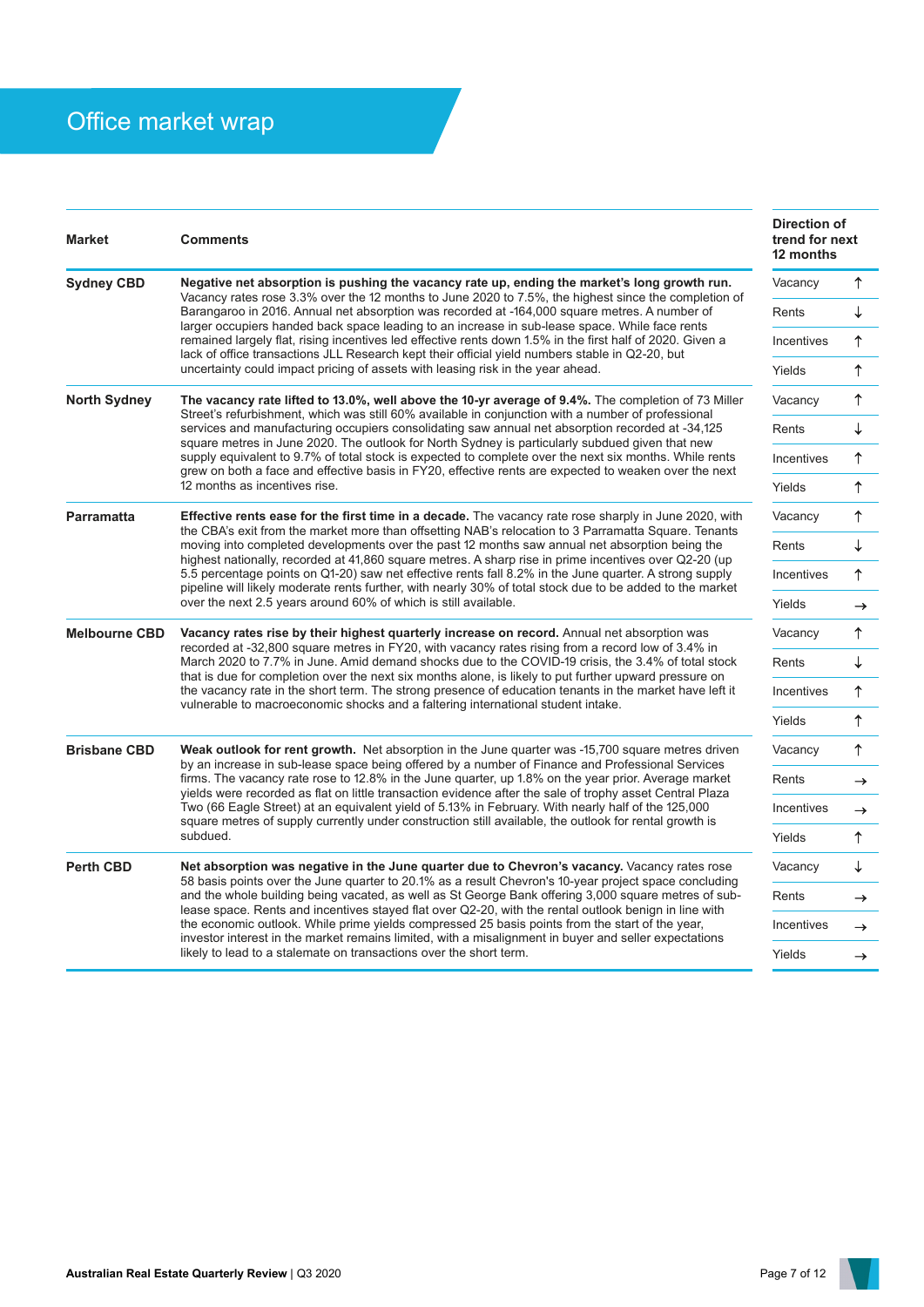### **Industrial**

### **Industrial performing better than expected**

Demand has been driven by defensive occupiers including food and beverage retailers, e-commerce groups, transport/logistics providers, data centres, cold storage and pharmaceuticals. Other businesses have tended to place their leasing decisions on hold due to the ongoing uncertainty.

With social distancing measures in full swing and the closure of non-essential business, many consumers turned to e-commerce channels. Online sales increased by approximately 50% in the year to May 2020 (NAB) taking online's share of the total market to 10.3%.

Retail businesses with pre-existing e-commerce channels have enjoyed accelerated levels of growth over the past few years resulting in companies looking to expand their footprint or seek more efficient premises. Retailers, particularly in the non-discretionary sector have accounted for 30% of industrial take-up over the past six months. Large retailers including Coles have signed pre-lease agreements in Outer West Sydney and West Melbourne while large online retailer Amazon signed pre-leases in Outer West Sydney and Brisbane's Trade Coast.

National import volumes have fallen sharply, partly due to cross border trade disruptions. While demand for goods at a retail level has remained relatively solid, the lull in imports have meant inventories have run down to a degree.

Prime face rents have been relatively stable in the past quarter with rents up mildly on a year ago. There are reports of incentives rising to help protect face rents. Land values appear to have flattened across all states, although transaction volumes have been thin.

Construction remains relatively strong on the back of a continuing level of pre-commitment, much of it negotiated pre-COVID. There is significant level of speculative development still to be leased, however the overall market vacancy rate is relatively low.

### **Table 5:** Q2 2020 industrial snapshot

|                          | Ave prime cap rate<br>change from Q1<br>2020 | <b>Existing prime net</b><br>face rental growth %<br>p.a. |
|--------------------------|----------------------------------------------|-----------------------------------------------------------|
| <b>Outer West Sydney</b> | No change                                    | 3.5%                                                      |
| Southern Brisbane        | $-0.2%$                                      | 0.2%                                                      |
| East Perth               | No change                                    | No change                                                 |
| South Sydney             | No change                                    | 3.3%                                                      |
| West Melbourne           | No change                                    | 0.8%                                                      |

Source: JLL Research, Dexus Research

**Figure 9:** Industrial face rents remained relatively stable in the June quarter





**Figure 10:** Land values remained flat, ending the run of strong increases



Source: JLL Research, Dexus Research





Source: ABS, Dexus Research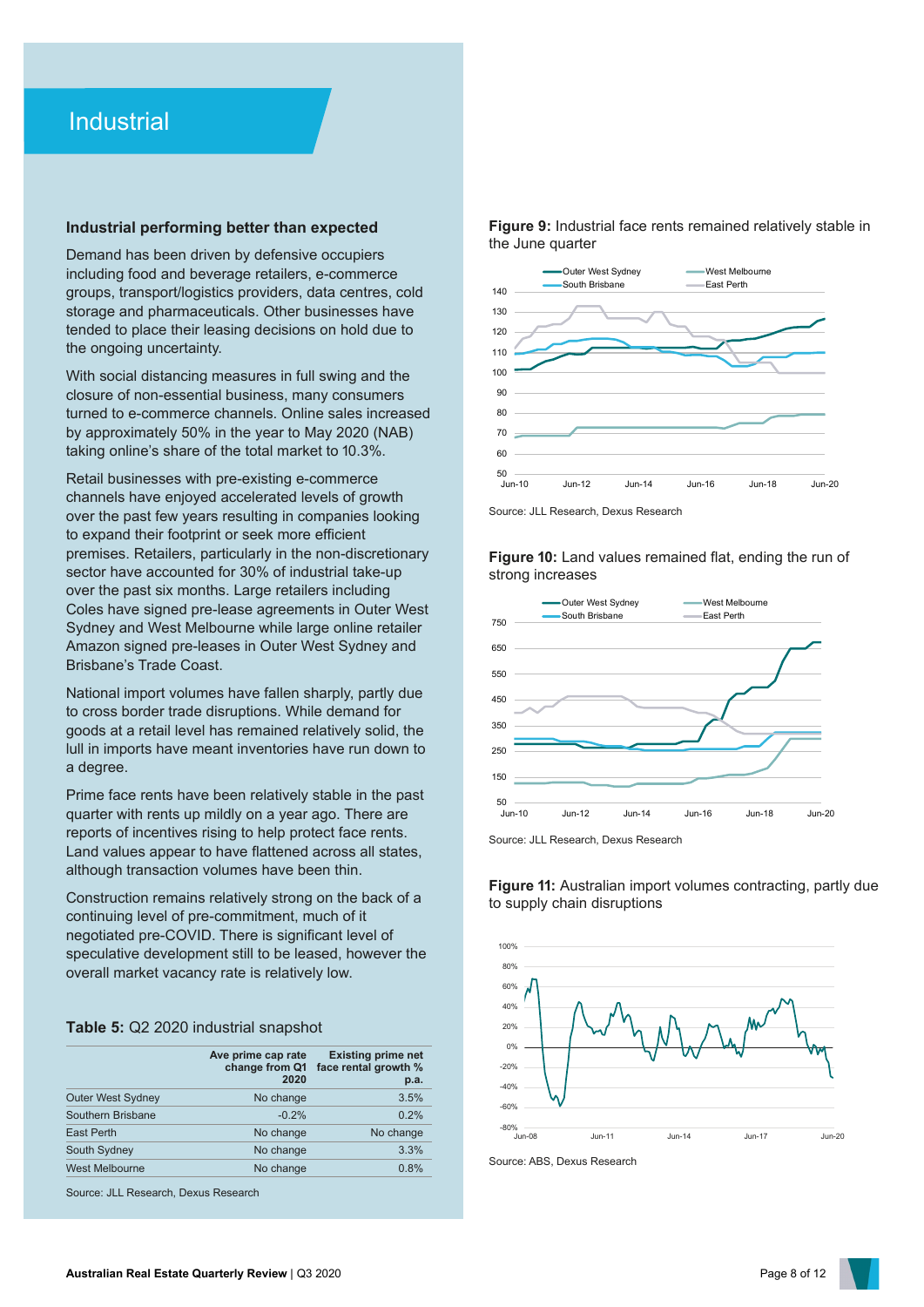### **Outer West Sydney**

Despite overall inquiry declining, pre-committed take-up within Outer West Sydney has continued to rise, with FY20 being the second highest year for take-up levels in the past 10 years at c390,000sqm. This figure includes a 191,000sqm pre-commitment by Amazon for a fully automated facility at Kemps Creek.

Outer West Sydney has been favoured by tenants involved in retail trade and ecommerce accounting for 90% of gross take-up including food retailers Coles and Marley Spoon signing pre-commitments in Wetherill Park.

Outer West Sydney recorded rent growth of c3.5% in the year, although face rents stabilised in the last quarter and incentives are reported to have risen mildly.

### **West Melbourne**

In West Melbourne, take-up levels have been well above the long-term average with the past two quarters adding 300,000sqm. Take-up has been driven by organic growth, particularly in nondiscretionary retail and transport services including Coles and DHL acquiring a total of 70,000sqm of space on a pre-lease basis. A proportion of the 3PL take-up is believed to be associated with ecommerce contracts.

Vacancy levels have risen over the past six months due to a high level of pre-committed development with tenant movement leaving backfill in older stock. Incentives are reported to have by around 5 percentage points on average.

### **Brisbane**

The Australian Trade Coast (ATC) and South Brisbane have recorded take-up of 195,000sqm.

Over the past quarter transport and warehousing industries have been active within South Brisbane accounting for an additional 20,000sqm of take-up. The Trade Coast has gained major e-commerce player Amazon which is expected to attract further retailers and wholesalers to the area.

Brisbane prime and secondary face rents remained stable in the quarter with incentives pushing up mildly, particularly in smaller units.



### **Figure 12:** Outer West Sydney gross take-up

Source: JLL Research (gross take-up), Dexus Research.

### **Figure 13:** West Melbourne gross take-up



Source: JLL Research (gross take-up), Dexus Research.

### **Figure 14:** South Brisbane and ATC gross take-up



Source: JLL Research (gross take-up), Dexus Research.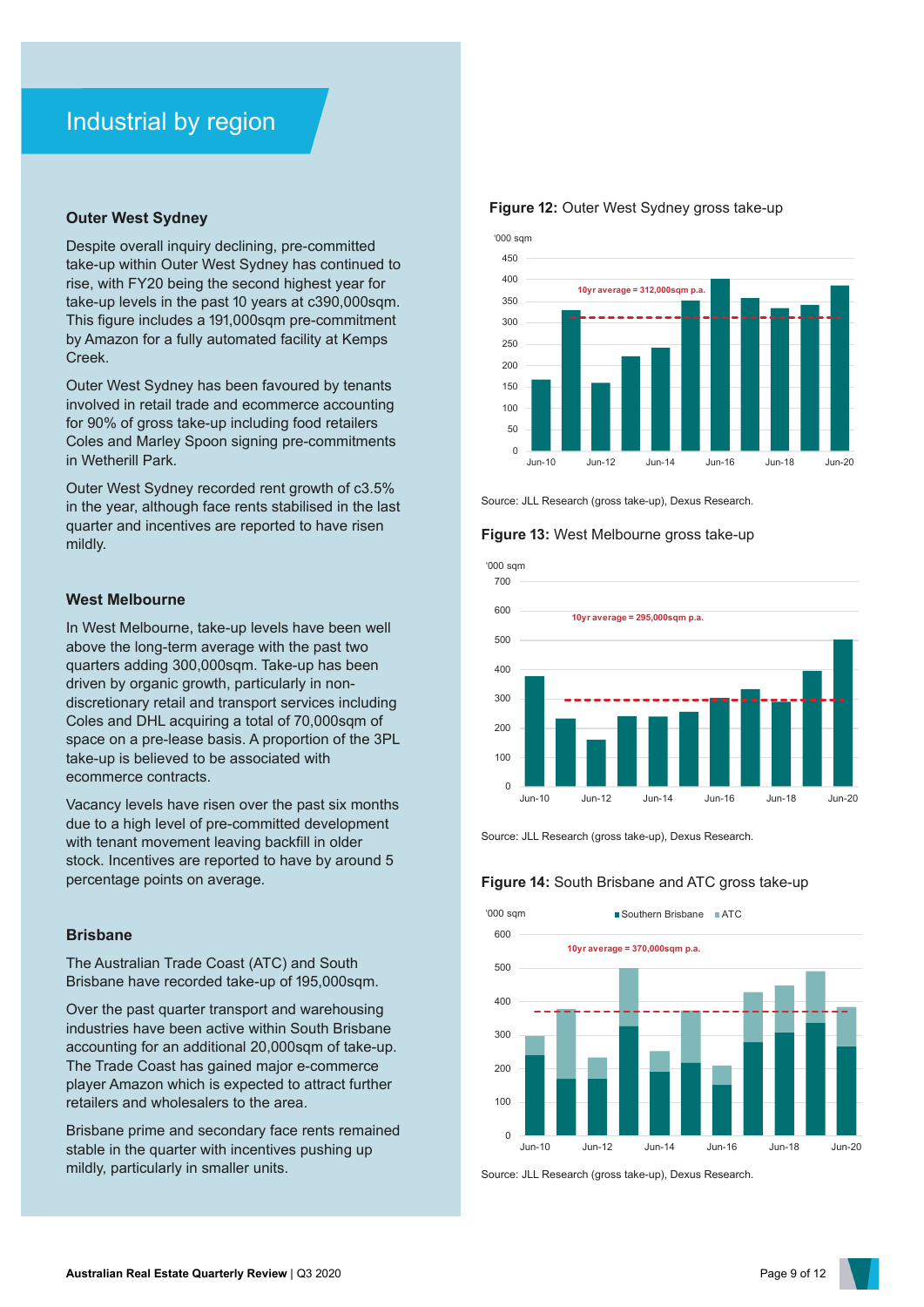### **A year of extreme ups and downs for retailers**

The year 2020 has been one of unprecedented highs and lows for retailers. Retail spending grew by 16.9% in May after contracting 17.7% in April, as fiscal stimulus and a gradual easing of social distancing measures saw more Australians return to the shops. The greatest volatility was in discretionary retailing, particularly Clothing & Footwear which surged 129% in May after falling by 54% in April.

The share of online retailing has grown at a much faster rate than pre-COVID-19. While online sales contracted slightly in May, the annual growth was still the second highest on record at 50% per annum.

Nationally, Queensland was the strongest performing state over the past three months, faring relatively better in terms of infections. In Victoria the outlook for retail spending has deteriorated after the state entered another lockdown for a six week period.

Turnover growth in convenience based centres has benefitted from people's preference to shop locally. Supermarkets and DDS's continue to perform well. Conversely, turnover growth in larger shopping centres has been constrained by greater reliance on discretionary categories like fashion, restaurants and entertainment. City retail remains weak, held back by the absence of office workers, tourists and university students.

The outlook for FY21 is for further volatility in retail sales numbers and continued out-performance by nondiscretionary categories such as food and online retailing. Overall sales growth is likely to be held back by high rates of unemployment and weak wages growth.

### **Table 6:** Q2 2020 retail snapshot

|                  | <b>Specialty rent</b><br>growth<br>% p.a. | Cap rate<br>change from<br>Q1 2020 | <b>State retail</b><br>sales growth<br>% p.a. |
|------------------|-------------------------------------------|------------------------------------|-----------------------------------------------|
| Sydney           |                                           |                                    |                                               |
| Regional         | $-1.5%$                                   | $0.25$ bps                         |                                               |
| Sub-regional     | $-2.5%$                                   | $0.13$ bps                         | 0.5%                                          |
| Neighbourhood    | $-1.4%$                                   | No change                          |                                               |
| <b>Melbourne</b> |                                           |                                    |                                               |
| Regional         | $-1.6%$                                   | $0.25$ bps                         |                                               |
| Sub-regional     | $-5.0%$                                   | $12.5$ bps                         | 1.8%                                          |
| Neighbourhood    | $-1.2%$                                   | No change                          |                                               |
| <b>SE QLD</b>    |                                           |                                    |                                               |
| Regional         | $-5.8%$                                   | No change                          |                                               |
| Sub-regional     | $-7.5%$                                   | No change                          | 5.1%                                          |
| Neighbourhood    | 0.0%                                      | No change                          |                                               |
|                  |                                           |                                    |                                               |

Source: JLL Research, ABS, Dexus Research

**Figure 19.** The COVID-19 lockdown saw a large dispersion between non-discretionary and discretionary categories



Source: ABS, Dexus Research

**Figure 20.** Despite contracting slightly in the month of May-20. online sales grew by 50% over the year



Source: ABS, Dexus Research

**Figure 21.** Indexed growth indicates that food retailing has been the best performing category over the past decade



Source: MSCI, Dexus Research

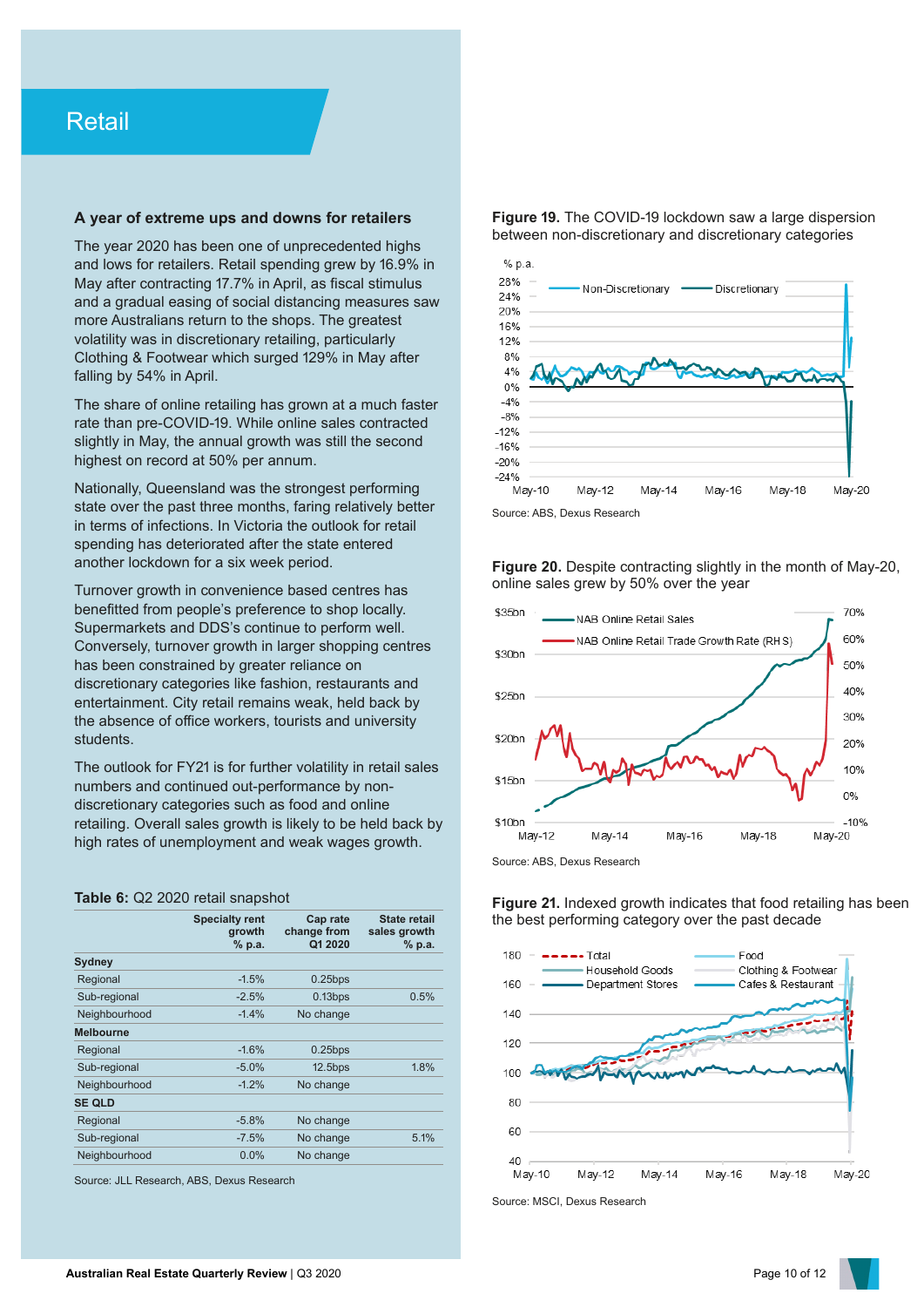## Dexus Research



**Peter Studley Head of Research** d: +61 2 9017 1345 e: [peter.studley@dexus.com](mailto:peter.studley@dexus.com)



**Shrabastee Mallik Research Manager** d: +61 2 9017 1320 e: shrabastee.mallik@dexus.com



**Matthew Persson Research Analyst**  d: +61 2 9080 4950 e: [matthew.persson@dexus.com](mailto:%20kimberley.slow@dexus.com)